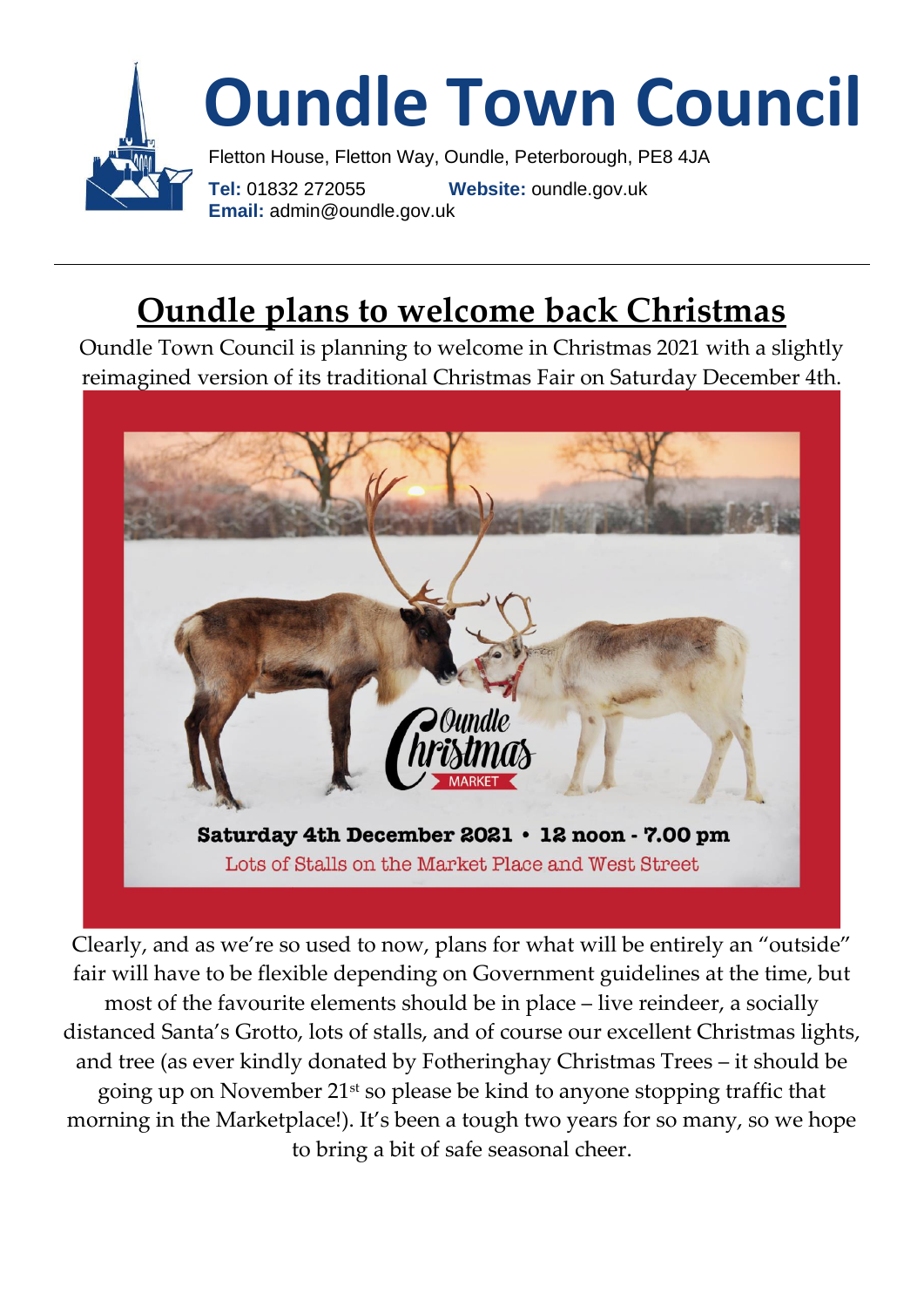A manned one-way system (clockwise around East Road, South Road and Milton



Keep an eye on the Oundle Town Council Twitter and Facebook feeds, our website [\(Oundle.gov.uk\)](http://oundle.gov.uk/) and [loveOundle.org](http://loveoundle.org/) and the electronic noticeboards in town for more details as they are confirmed. And keep your fingers crossed!!

#### **OTC correspondence on some weighty matters**

Please look at the OTC website for details of these correspondence items – they are really important.

- OTC Letter to Cllr Jason Smithers North Northants Council 21 July 2021 <https://www.oundle.gov.uk/uploads/otc-cllr-smithers-21072021.pdf>
- Tom Pursglove MP & Cllr Jason Smithers Letter to OTC 25 August 2021 <https://www.oundle.gov.uk/uploads/tom-pursglove-mp-250821.pdf>
- OTC Letter to Tom Pursglove MP Declaration of a Climate Emergency 24 September 2021 [https://www.oundle.gov.uk/uploads/t-pursglove-climate](https://www.oundle.gov.uk/uploads/t-pursglove-climate-emergency-240921.pdf)[emergency-240921.pdf](https://www.oundle.gov.uk/uploads/t-pursglove-climate-emergency-240921.pdf)

[Type here]

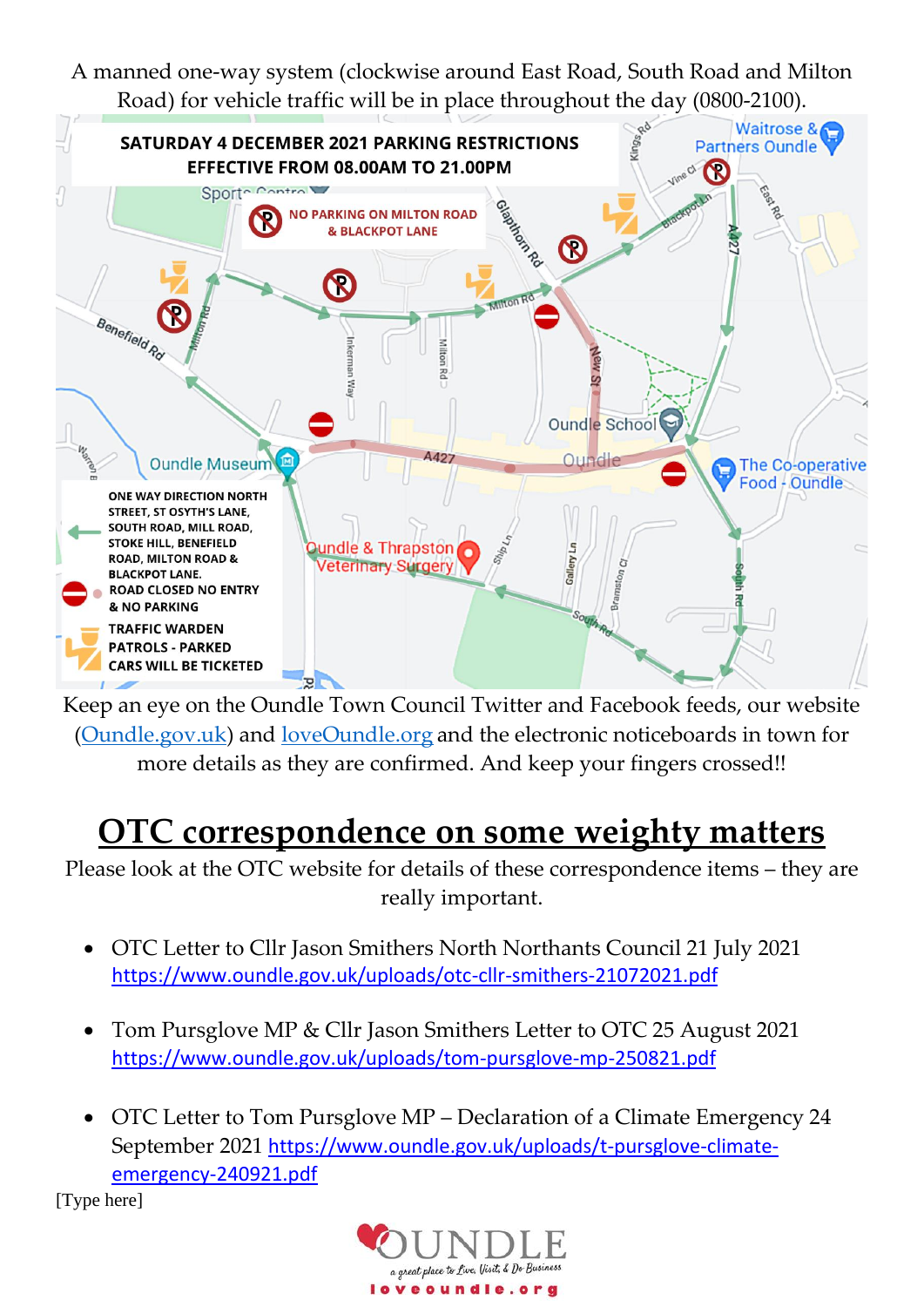# **John Woollard**



Many residents will have come to know John Wollard, who ran the Estates team for the Council before his retirement just this year. We are saddened to pass on the news of his death this October, and we will find a fitting way to commemorate all he did for us as Oundle residents and our beautiful environment.

Our thoughts are of course with his family.

#### **Planning news**

Few residents will be really happy with the onslaught of housing coming Oundle's way in the next decade. Some good news comes though in the form of North Northants (NNC) planning officers asking at least two developers (for Cotterstock/St Peters Road and Stoke Doyle Road) to rethink and resubmit their initial plans. We continue to hope that NNC officers will keep working in partnership with Oundle Town Council to make sure that the impact of the new housing on existing residents is mitigated, and the services the new housing will demand are in place before building starts – see our letter of July 21<sup>st</sup> above.

[Type here]